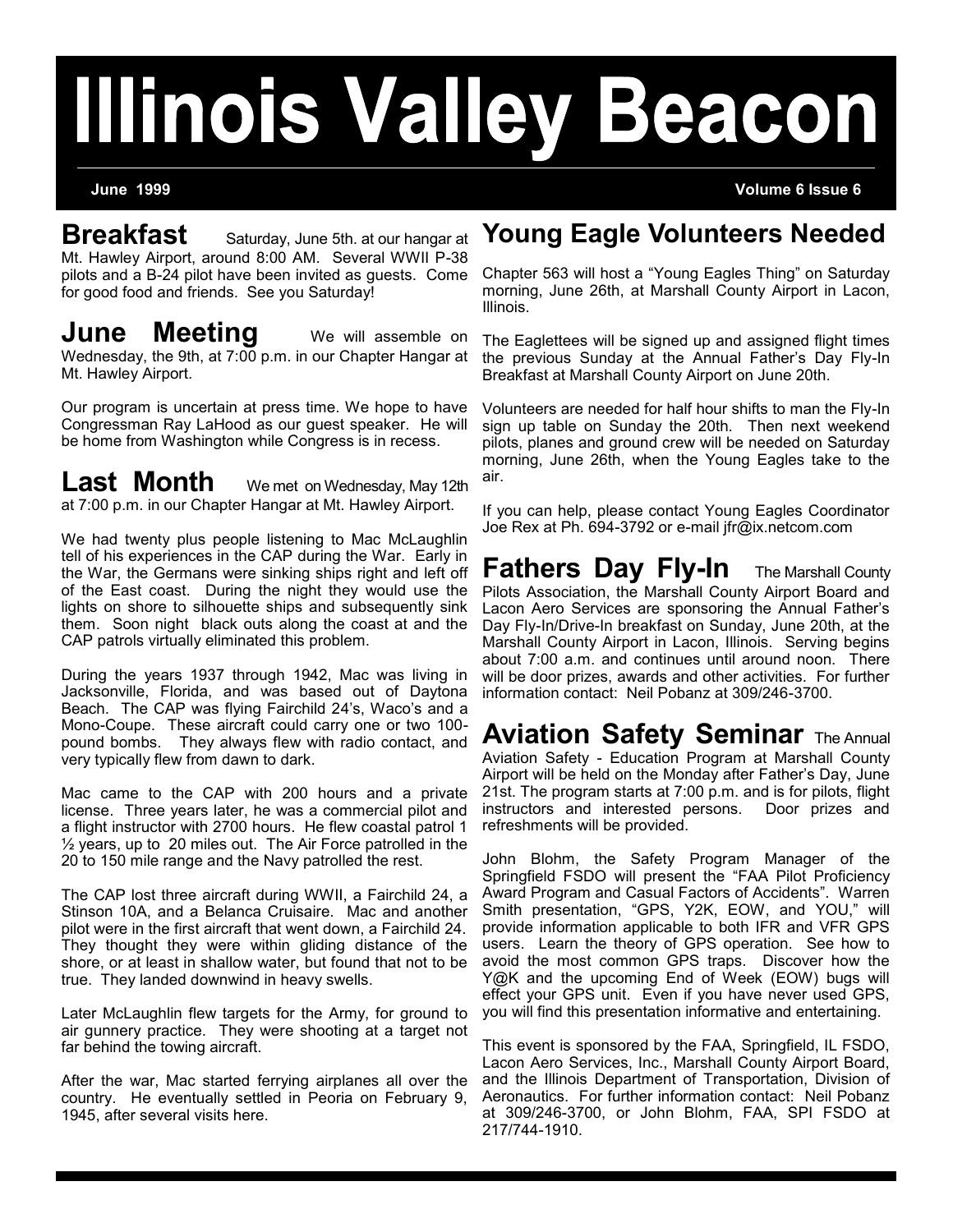**Wings Weekend '99** The Ninth Annual WINGS Fly-In Weekend will take place July 9th thru the 11th, at the Coles County Airport (MTO). Participants will have the unique opportunity to receive **three hours** of free dual flight instruction, a minimum of one hour of ground safety seminars and complete their Federal Aviation Administration (FAA) WINGS pilot proficiency program in one weekend. Volunteer flight instructors will be donating their professional services for the enhancement of aviation safety.

The FAA WINGS program is a safety program that stresses recurrent training for all pilots. Completing the requirements for the WINGS program **will meet the requirements of a Biennial Flights Review (BFR).** Pilots in the program will be encouraged to attend as many safety courses as possible, which will cover a diversity of topics.

Registration starts at the airport hangar at 8:00 a.m. on Friday, July 9th and Ground Safety Seminars continue throughout the weekend. This event is sponsored by the FAA, Springfield, IL FSDO, the Illinois Department of Transportation, Division of Aeronautics, the Coles County Airport Authority, the AVEMCO Insurance Company and Central Illinois Air Corporation. For further information about **Wings Weekend '99**, contact John Blohm at 217/744-1910 or Dale Rust at 217/524-5269.

## **TCM CRANKSHAFT UPDATE**

Teledyne Continental Motors (TCM) is making real headway in its effort to inspect some 3,200 new and reconditioned crankshafts in its 470-, 520- and 550-series engines. But, it's going to be a long, hot summer. TCM reports that it has now performed ultrasonic testing of 1,000 engines under CSB 99-3, not quite one-third of the affected fleet, and that about 13% have been flagged for shipment to Mobile for a crankshaft transplant. The company reports that it now has 26 inspectors on the job, with 14 more slated to come on stream by early June. Affected owners can call TCM at 888-200-7565 or check the company's Web site at http://www.tcmlink.com> to find the nearest designated inspection station. From AVflash 5.21

#### **ANOTHER POWERPLANT, ANOTHER PROBLEM: LYCOMING'S LATEST...**

Textron Lycoming can take little comfort in TCM's problems. As Avweb readers know, the company has been struggling with abnormally-high wear of piston pin plugs in numerous engine models. The company issued SI 1492A recommending that owners conduct oil filter inspection and oil analysis to catch the problem before it gets serious. From AVflash 5.18

### **...LONGER WARRANTIES, MORE HELP**

Now, Lycoming has extended its warranty to deal specifically with piston pin plug wear. Any engine damage stemming from excessive wear of the piston pin plugs installed in Lycoming cylinders in new, remanufactured or

overhauled engines or in cylinder kits and from piston pin plug spare parts shipped from Textron Lycoming on or after January 1, 1996, will be covered under a full threeyear warranty from the in-service date, or to TBO, whichever comes first. From AVflash 5.18

**STAYING RIGHT AT NIGHT** Most pilots stay legally current at night by performing three takeoffs and full-stop landings during the preceding 90 days in the same category and class of aircraft. For aircraft requiring a type rating and more than one crewmember, however, FAR 61.57 required pilots to complete night currency requirements in each type of airplane flown. Not any more, according to the National Business Aviation Association. The newly-rewritten FAR now allows a pilot to be night-current if he meets requirements in only ONE of the types flown. From AVflash 5.18

**A BIGGER BOEING BIRD?** Just days after Airbus Industrie announced plans to proceed with a double -decker transport that can carry 550 or more passengers came word that Boeing was looking at a new behemoth, too. A Boeing spokesperson called preliminary designs a "low-level product development study." Airbus, meanwhile, is definitely proceeding and has allocated \$10 billion and tasked 600 people to develop its new A-3XX. From AVflash 5.18

**SENATE PUNTS ON CAP** One of the timehonored tactics used by legislators about to lose a vote is to call for a formal study, thus postponing the day of reckoning. That's what happened last week in the U.S. Senate as it adopted an amendment that stalls -- for now -- USAF efforts to gain control of its civilian auxiliary, the Civil Air Patrol (CAP). The amendment directs the General Accounting Office and the DOD Inspector General's office to conduct a study of CAP operations, including an audit of the group's financial and management operations, with a final report due by February 15, 2000. Brig. Gen. James C. Bobick, CAP National Commander, said of the proposed independent studies: "We're confident these investigations will close a very unpleasant chapter in CAP's history." Or maybe just open another. Even so, the CAP's next challenge will be in the House. From AVflash 5.22

**A-10 INVOLVED IN STICKY WICKET:**  For want of a nail a house was lost, according to an old child's tale, and for want of good Velcro, so was an attack jet. The A-10 went down several weeks ago near Westfield, Mass., when a night-vision goggles box came loose, snagging a switch. The switch disconnected hydraulic power and sent the Warthog into a dive. Capt. Ronald Halley punched out safely but suffered one final insult: the goggles smacked him in the face, leaving a nasty shiner. From AVflash 5.18

**GOOF-UP OF THE WEEK:** A reader tells us of the pilot at Morristown (N.J.) Municipal who parked his new Chrysler in front of his Baron's right engine, pre-flighted, climbed in and started engines. Sure enough, the Baron taxied into the Chrysler. The pilot/driver calmly shut down,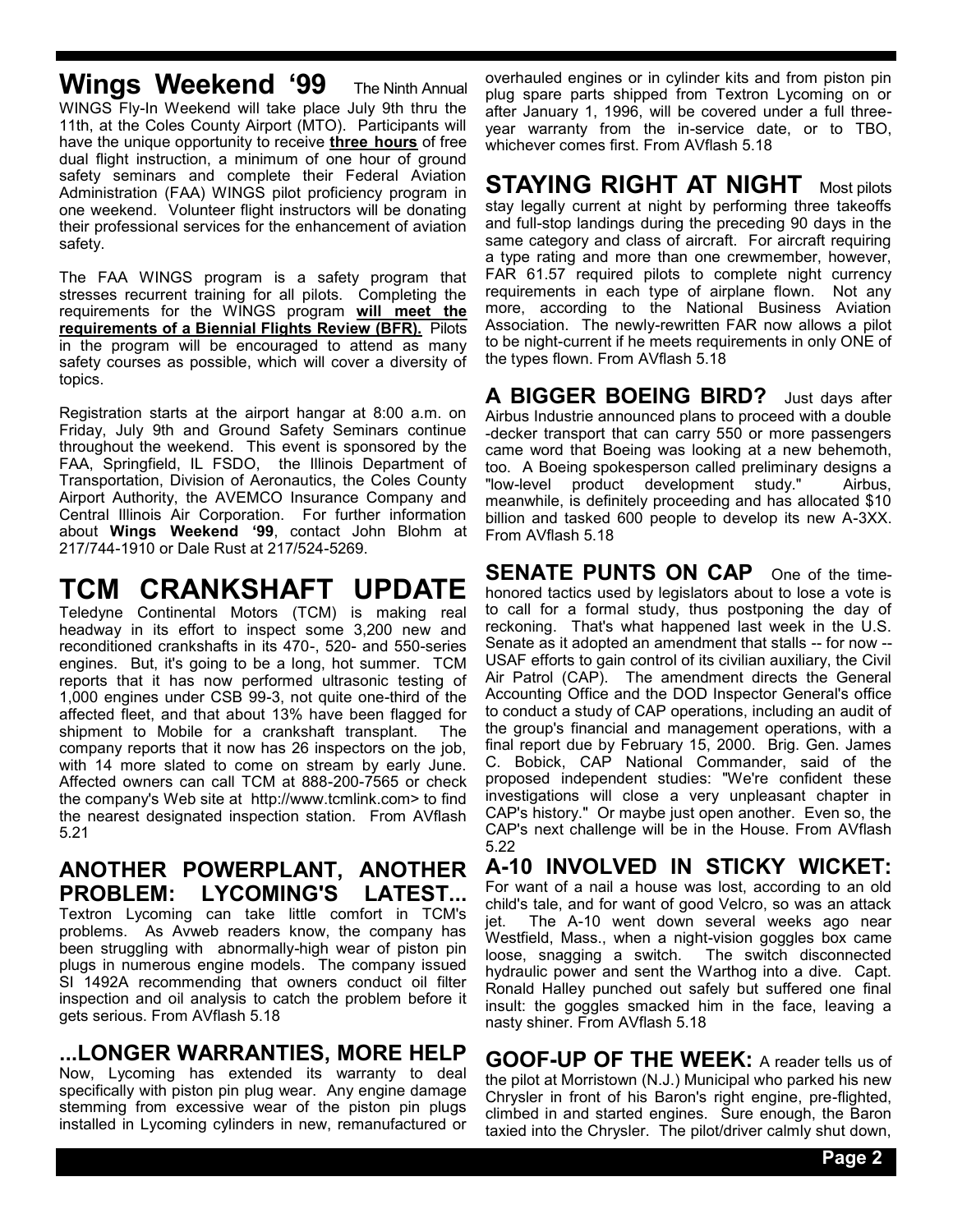pushed back the Baron, tied it down, got into his newlyventilated car and left ... presumably headed for the body shop. From AVflash 5.18

#### **REVVING UP THE NASA ROCKETPLANE:**

Buck Rogers, look out! NASA is getting down to business on a reusable rocketplane that could fly at eight times the speed of sound. The X-34 has been rolled out at the NASA Dryden Flight Research Center at Edwards AFB, Calif. The X-34 will fly as high as 250,000 feet at speeds of up to Mach 8 and land conventionally. From AVflash 5.18

#### **T-BIRDS GROUNDED AFTER BUMP AND**

**BEND:** The USAF has grounded its Thunderbirds demonstration team. During an airshow last weekend at Patrick AFB, one of the F-16s bumped another during a formation takeoff. The team has made no announcement about the rest of their season. From AVflash 5.18

**REPORTING GPS GOOFS:** If you're out tooling along and your GPS goes Tango Uniform, the FAA wants to know. FAA staffers say that notifying ATC or Flight Service about poor or missing signals will help them stay abreast of possible problems. AVweb is told that the controller/FSS specialist will take the information and forward it to Washington. From AVflash 5.18

### **EAA PLEASED WITH HOMEBUILT AIRCRAFT LOGBOOK CLARIFICATION**

The FAA has reiterated that individual airplane builders do not have to secure an A&P's signature before submitting airworthiness inspection forms for FAA approval. EAA requested the clarification after local and regional FAA offices required builders to have the sign-off before submitting an airworthiness application. An FAA memo stated that only the aircraft builder's signature is necessary. From AVflash 5.19

**AOPA TELLS FEDS TO STOP WHINING ABOUT NEED FOR FEES** To hear AOPA's Phil Boyer tell it, the FAA and the administration are acting like the Whiner Family on "Saturday Night Live," complaining about budget shortfalls and the need for aviation user fees. Last week, Boyer told the FAA to stop the whining. "The claims that budget problems are delaying FAA modernization are not always as they seem," Boyer said, adding that the aviation trust fund surplus continues to grow. From AVflash 5.19

**INHOFE LOSES PROP:** U.S. Senator Jim Inhofe (R-OK) -- one of the few active pilots in Congress - made a successful emergency landing Saturday at the Claremore (Okla.) airport after his Grumman Tiger shed its prop. The senator, flying alone, was en route to meet President Clinton in Oklahoma City to inspect last week's tornado damage. Inhofe -- an 8,000-hour pilot -- emerged without a scratch, although the Tiger sustained some

nosegear damage ... and needs a new prop. From AVflash 5.19

#### **NTSB INVESTIGATION PROCESS UNDER SCRUTINY:** The NTSB found itself under scrutiny last week before the House Aviation Subcommittee. Families feel the NTSB compromises its objectivity by including airlines, airframe and component manufacturers in investigations. A RAND Corp. representative said that the process could be improved, but that the NTSB could not function without it. From AVflash 5.19

**GAO SAYS FAA FAILS TO PROTECT AIRPORT INVESTMENTS** A new report by the General Accounting Office claims that -- surprise! -- the FAA isn't doing all it can to protect airport investments from waste, fraud and abuse. The GAO found that some airport operators are using airport land for everything from mobile home parks to garbage dumps, and are redirecting revenues that should be used to support airport operations. The GAO recommended that FAA field offices take enforcement actions for unauthorized airport land use. From AVflash 5.20

**WHOOOOA, NELLIE! ARRESTING SYSTEM GETS FIRST USE AT JFK** An American Eagle Saab 340 with 24 pax came to a quick stop after rolling into the "pudding" at the end of JFK's 8,400-foot runway 4R. Sources tell AVweb that reasons for the turboprop using all of runway 4R and most of the crushable concrete arrestor bed include a low-time captain and a first officer new to the Saab coming off a reduced-rest overnight, plus low weather. From AVflash 5.20

**A TICKLE ON YOUR BUTT COULD PREVENT VERTIGO:** Capt. Angus Rupert of the Naval Aerospace Medical Research Laboratory, Pensacola, Fla., is developing a garment system designed to counteract the effects of vertigo. If the plane departs straight and level flight, a pilot wearing the garment feels a vibration to indicate which way is down. AVweb predicts it will sell like hotcakes to aerobatic pilots. From AVflash 5.20

**SPLISHIN' AND A-SPLASHIN' WITH WATER FLYING ANNUAL:** The Seaplane Pilots Association (SPA) released a 72-page publication full of facts and info for the seaplane pilot and enthusiast. It provides a directory of seaplane flight schools and a roster of experienced seaplane CFIs and seaplane rental locations in the U.S. and Canada. The Annual can be ordered online from SPA's Web site: http:// www.seaplanes.org. From AVflash 5.20

**BOEING ANNOUNCES CUTBACKS AT FIGHTER FACILITY:** Too many fighters chasing too few military dollars have forced Boeing to cut up to 7,000 jobs at its plant in St. Louis by mid-2001. Boeing recently lost an order for F-15s when Greece decided to buy 50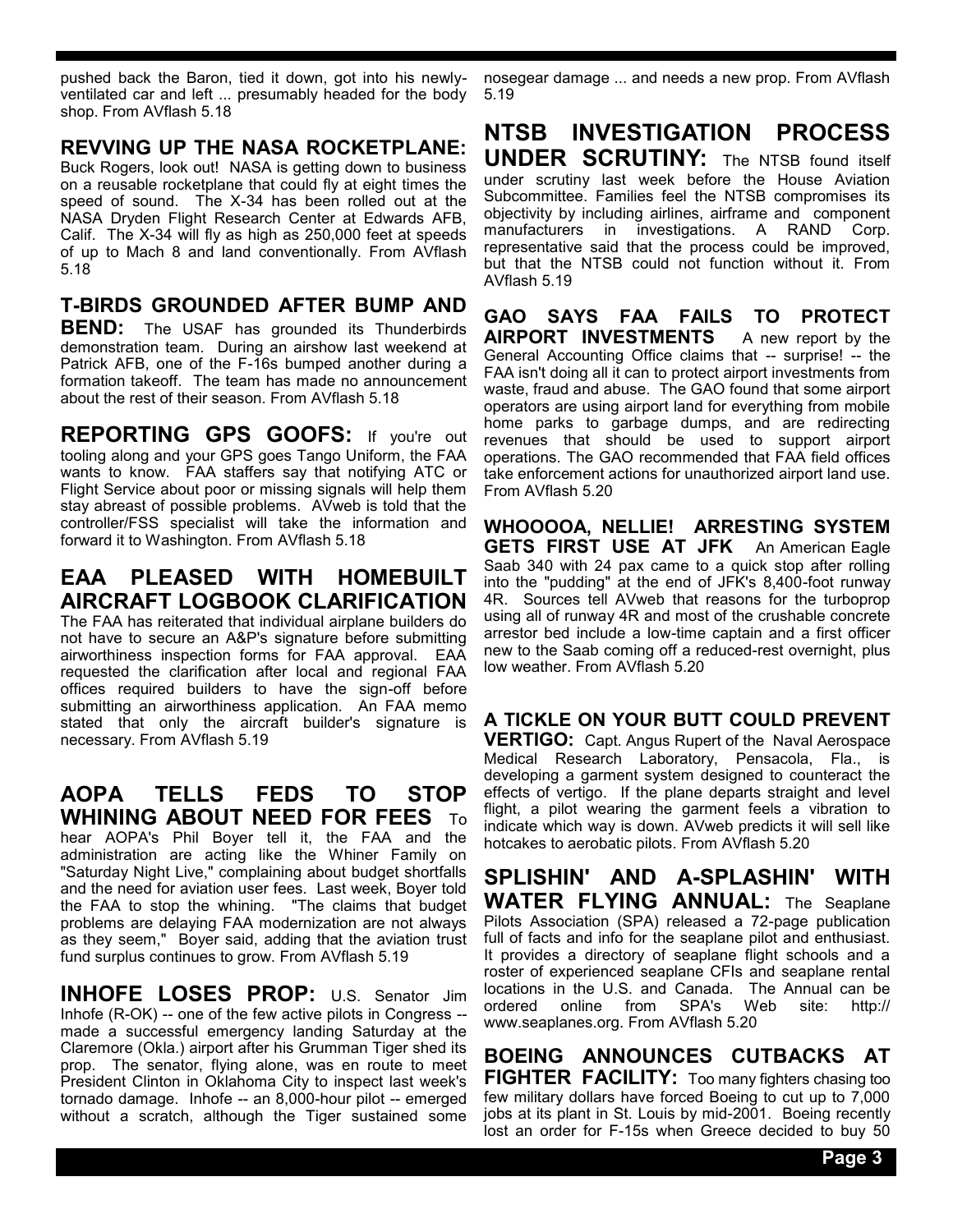Lockheed F-16 fighters. The roughly 35% reduction in employment at the St. Louis plant will come from the ranks of management and union members. From AVflash 5.20

**AIR FORCE ONE WAS NOT IN AN NMAC:** Air Force One was not involved in a near midair collision Saturday night, said White House spokesman Joe Lockhart. The VC-25A carrying President Clinton climbed and turned after an oncoming commuter generated a TCAS RA. "This was not a near-miss by any calculation," Lockhart said. As such, AVweb is certain that neither the commuter's crew nor the controller will be questioned about the incident. From AVflash 5.20

**TRADER JON'S TO RE-OPEN:** Trader Jon's, the (in)famous hangout for Navy pilots from nearby Pensacola (Fla.) NAS, is changing hands. New owner John Cave gave assurances that he will preserve the bar's character, including its rare aviation memorabilia. The deal is to become final within a month after Cave inspects the bar, which needs thousands of dollars in repairs. From AVflash 5.20

**PILOTS: MAKE A MISTAKE, CONTROLLERS WIN, YOU LOSE...** Controllers at the Atlanta ARTCC (ZTL) have a new incentive to catch incorrect altitude readbacks: a lovely \$50 gift at an area shopping mall. We found out about this last week, and at first, did not believe it. We have since confirmed that the powers-that-be at ZTL have kicked off a little game they call "Catch A Bad Altitude," which controllers have nicknamed "Catch A Bad Attitude." Controllers who catch a bad altitude readback can fill out a form and be entered into a drawing for a gift certificate at various Atlanta-area stores. From AVflash 5.21

**...BUT CATCHING THE MISTAKE ISN'T THE PROBLEM** Encouraging close attention to readbacks isn't a problem; it's in everyone's best interest. Here's the problem: The winning controller's tape is sent to the airline of the pilot who made the mistake. Can you say "career-limiting?" One ZTL controller told AVweb that he's trying to encourage other controllers not to play the game, adding that "controllers who take part aren't too bright, because they're begging to have their phraseology examined, too." Another source says that NATCA is deadset against its members' participation in any program that would alienate pilots and hinder communication. "The last thing controllers need is a war with pilots. Without their cooperation we're sunk and we know it." Amen. Wonder when the supes at ZTL will figure this out? From AVflash 5.21

**727 EMERGENCY WIRING INSPECTIONS:** 

The operators of more than 1,000 U.S.-registered Boeing 727 aircraft have been ordered to make "urgent inspections" for possible wiring problems in the fuel tanks that could cause a fire or an explosion. The FAA issued the emergency AD after damaged wiring was found in two<br>of the jets. Boeing spokesman Bill Seil says the Boeing spokesman Bill Seil says the precaution is a good one. Vibration over a period of years

is thought to cause the insulation on the wires to chafe through, which could create conditions that would allow a spark to make its way into the fuel tank. From AVflash 5.21

**YOUR PERSONAL MINIMUMS CHECKLIST:**  The FAA is offering a new training program to help you improve your piloting skills. The program, at the FAA Web site, will help you to create a personal minimums checklist. It also teaches a handy acronym, "PAVE," which stands for Pilot, Aircraft, EnVironment and External Pressures. You can create your personal checklist at http://www.faa.gov/ avr/news/pmcp/asppmcp.htm. From AVflash 5.21

#### **BEECH PLACARD CAUSES UNSIGHTLY**

**"CLUTTER":** There are many reasons to oppose ADs, but aesthetics may not readily come to mind. However, AOPA is opposing the Beechcraft fuel selector placard AD, arguing that it won't have a significant impact on safety, but will "clutter the cockpit with noncritical information." The FAA wants 15,000 Beechcraft owners to install a placard reminding them to correctly position the fuel selector valve so the engine gets fuel. Perhaps this could be followed by a placard reminding pilots to get fuel in the first place, and another reminding pilots to start their engines before takeoff. From AVflash 5.21

**CESSNA AILERON AD:** About 50 new Cessna 206 and T206 aircraft will be affected by an AD the FAA is working on regarding aileron stop bolts. Seems the Independence, Kan., factory didn't get the stop bolts installed correctly and one or more might come loose. An FAA AD due out soon will require inspection and repair before further flight. From AVflash 5.21

#### **HEY, THIS RUNWAY HAS CARS ON IT!**

A single-engine Piper Archer II bound for Nashville International Airport made it only as far as Mike Wolfe's driveway, on Harding Place. Pilot Chad Peterson chose the busy thoroughfare after encountering a fuel problem about three miles shy of the airport. A party atmosphere prevailed as neighbors came to look at the plane. Later in the evening, Peterson was allowed to taxi down the road to a KMart parking lot, where the Archer was placed on a flatbed truck for the final leg to the airport. From AVflash 5.21

**NTSB, RAYTHEON RECOMMEND T-34 GROUNDING...** In what could be a major, expensive blow to owners and operators of the Beech T-34 Mentor, the NTSB recommended last week that the FAA restrict from further flight all model YT-34, T-34A, and T-34B airplanes that have been or are currently being used in aircombat simulation flights. prompted by the investigation of April's Sky Warriors T-34A crash that killed two near Rydell, Ga. Early results from that investigation indicate that the right wing separated due to wing-spar fatigue. T-34 operators got a heads-up to the NTSB findings when Raytheon Aircraft Company (formerly Beech Aircraft) sent a notice early last week calling for operators to voluntarily ground their planes until an inspection shows them to be airworthy. From AVflash 5.22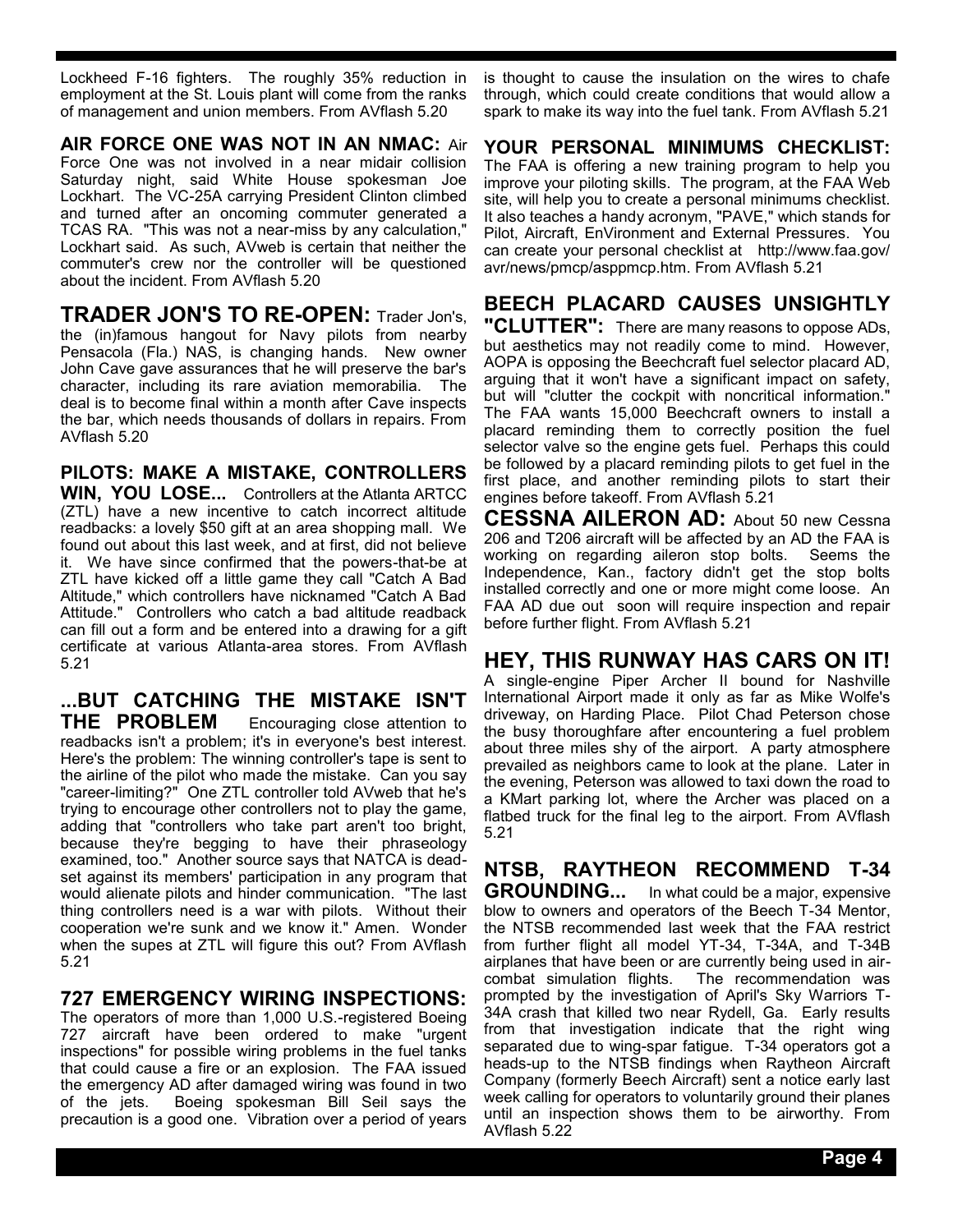**SENATE APPROPRIATIONS COMMITTEE REJECTS AVIATION USER FEES...** Along with increasing the FAA's FY2000 budget to \$10 billion, the Senate Appropriations Committee last week rejected aviation user fees when it approved the FAA's funding for 2000. The proposed bill includes several other good-news items for GA, including additional funds to continue deployment of the GPS Wide Area Augmentation System, to continue operation of Loran-C stations and to upgrade the computers at Automated Flight Service Stations. From AVflash 5.22

### **...WHILE HOUSE COMMITTEE SEEKS BIG INCREASE IN AIRPORT**

**SPENDING** Bud Shuster's (R-PA) House Transportation and Infrastructure Committee approved a large increase in airport spending. Shuster said that improving airport safety and facilities is worth taking a bite out of the GOP's tax-cut plans. The bill would also implement Shuster's long-time goal of separating the Aviation Trust Fund from the general budget. Transportation Department Secretary Rodney Slater threatened a veto, saying that although he supported many of the bill's objectives, he "would be unable to recommend" that the president sign it. From AVflash 5.22

#### **BA CONCORDE AND AA 767 TOO CLOSE**

**FOR COMFORT:** A British Airways Concorde and an American Airlines 767-300 had a close encounter of the pucker-factor kind last Monday at JFK. The Concorde had just aborted its landing at JFK for poor visibility when it had an NMAC with the departing 767. Pilots for the American Airlines flight said in a report filed with the FAA that the distance was close to 500 feet both vertically and horizontally. TCAS aboard the 767 alerted the crew to the Speedbird. From AVflash 5.22

#### **MOLLER SKYCAR FINALLY READY TO TAKE**

**FLIGHT?** Remember the much-hyped Moller Skycar several years ago? First flight of the futuristic VTOL vehicle was always "just around the corner." Another media blitz last week brought news that a first flight is once again imminent, with Moller International supposedly planning a takeoff of the Skycar's latest version in the next few weeks. However, Moller won't unveil it to the public until the end of the year. Call us skeptical, but we'll believe it when one parks beside us on the ramp. You can make up your own mind at Moller's Web site: <http:// www.moller.com>. From AVflash 5.22

#### **EVEN 911 COULDN'T HELP THIS PILOT:** A

Bonanza pilot apparently forgot to put on his thinking cap on a recent flight into OSU-Don Scott airport near Columbus, Ohio. Preliminary investigations allegedly show that the pilot flew round-trip from Columbus to Pittsburgh without an alternator. When the pilot couldn't contact the OSU controller due to the inevitable loss of electrical power, the passenger unsuccessfully tried to reach the tower by calling 911. Finally, the engine quit

from fuel starvation and the Bonanza landed on a residential street. The final kicker is that there was plenty of fuel on board -- the pilot had apparently not switched tanks during the flight. Pilot and passenger were recovering in local hospitals. From AVflash 5.22

**FATHER GOOSE TO "MIGRATE" TO OSHKOSH:**  Ultralight pilot and wildlife conservationist Bill Lishman will lead a group of flyers into Oshkosh as part of an effort to return endangered whooping cranes to Wisconsin. As depicted in the 1995 film "Fly Away Home," Lishman successfully trained a flock of geese to follow his ultralight south from Ontario on a migration route to the U.S. At AirVenture '99, Lishman will talk about Operation Migration, an attempt to establish a whooping-crane migration route between Wisconsin and Florida. From AVflash 5.22

#### **SHORT FINAL...**

• From our "more than we really wanted to know" file... While working as a volunteer at our local Boy Scout Council office, one of the professional staff -- who was wearing street clothes instead of her usual uniform -- was talking about the International Phonetic Alphabet. She said that she had learned it some years ago and proceeded to recite it. "Alpha, Bravo, Charlie, Delta..." But, when she got to the letter "U," she stumbled and asked for help.

I offered a hint: "What aren't you wearing today?" "Underwear?" she replied. From AVflash 5.18

• Another good "Rule of Thumb" overheard at this year's Sun 'n Fun: Cessna 123: Tower, I have a load of Young Eagles on board. Do you have any idea how long I should keep them up here?

Tower: Cessna 123, ahhh, until the second one throws up ... that should just about do it. From AVflash 5.19

• When even your best isn't good enough: I was demonstrating an ILS to a former Private Pilot student while my wife was in the back seat. For once, thanks to calm air, I nailed it perfectly. The only instrument with a moving needle on the entire panel was the altimeter.

My wife asked what was guiding me to the runway. I pointed to the CDI and GS needles and told her how I get lateral and vertical guidance from them.

"How can you get any guidance from those?" she asked, obviously puzzled. "They're not moving!" From AVflash 5.20

• This note to the AVweb "Help Desk" gave us a bittersweet chuckle: Please unsubscribe AVweb and AVflash for this email address, as the pilot left the copilot/ navigator for his silicone-enhanced, bleached-blonde exwife who has no interest whatsoever in flying. Go figure!!! From AVflash 5.21

Spotted on an aircraft insurance claim form... "Description of loss: Hard landing caused by altitude change." From AVflash 5.22